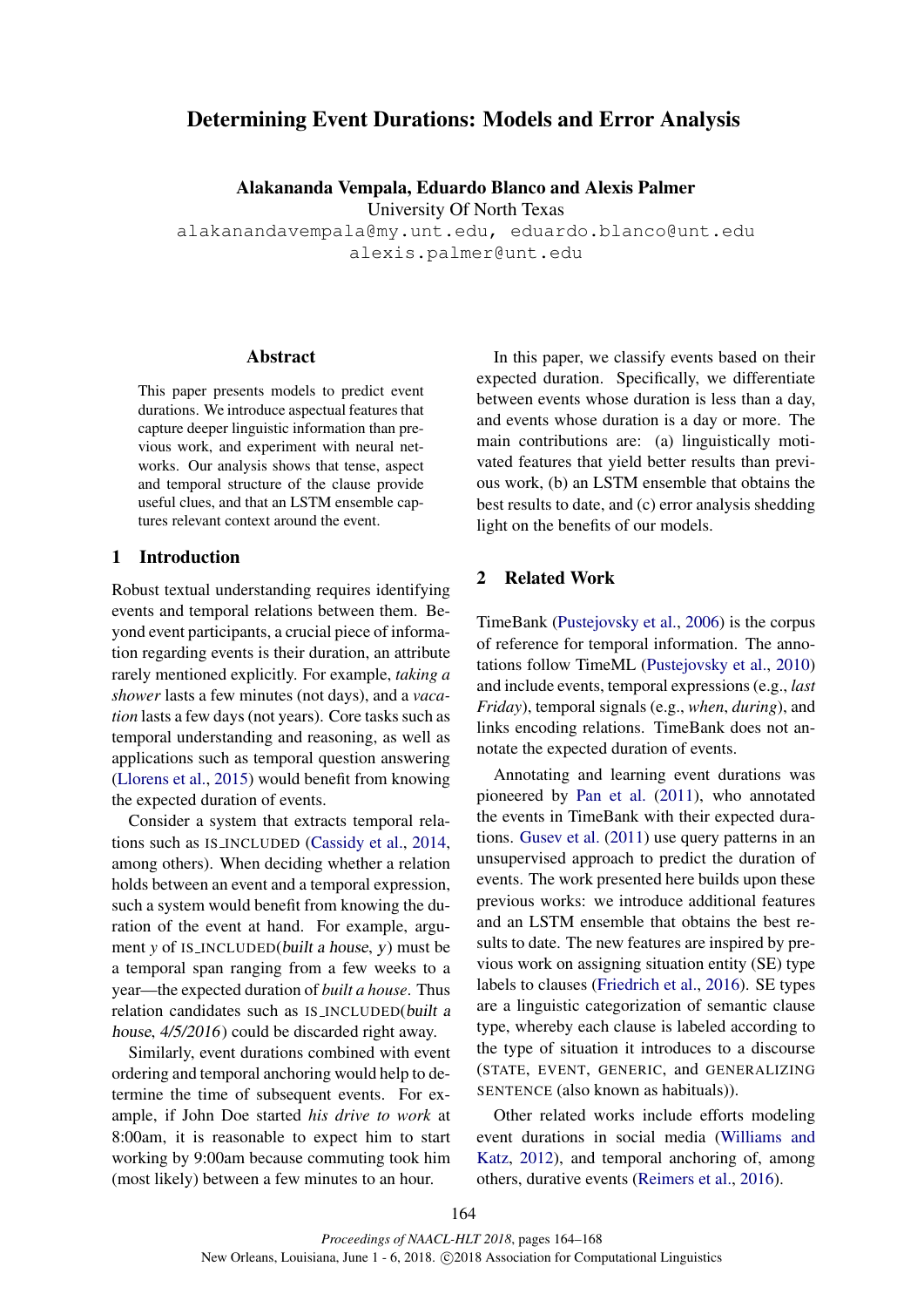|                                                                                  | #               | Description                                                                                                               |  |  |  |
|----------------------------------------------------------------------------------|-----------------|---------------------------------------------------------------------------------------------------------------------------|--|--|--|
| Pan et al.                                                                       | $1 - 3$         | event token, lemma and POS tag                                                                                            |  |  |  |
|                                                                                  | 4-9             | head word, lemma and POS tags of the syntactic subject and object of the event                                            |  |  |  |
|                                                                                  | $10-18$         | three closest hypernyms of the event, subject and object                                                                  |  |  |  |
| Gusev et al.                                                                     | 19-20           | named entity types of the syntactic subject and object of the event                                                       |  |  |  |
|                                                                                  | 21              | flag indicating if the event is a reporting verb                                                                          |  |  |  |
|                                                                                  | $22 - 25$       | flags indicating presence of <i>dobj</i> , <i>iobj</i> , <i>pobj</i> and <i>advmod</i> syntactic dependencies of the verb |  |  |  |
| Aspectual<br>features inspired<br>by situation<br>entities (Friedrich<br>et al.) | 26              | event tense: past, present or future, and simple, perfect or continuous form                                              |  |  |  |
|                                                                                  | 27              | whether the event is in active or passive voice                                                                           |  |  |  |
|                                                                                  | 28              | type of determiner present in the subject                                                                                 |  |  |  |
|                                                                                  | 29              | noun type of the subject                                                                                                  |  |  |  |
|                                                                                  | 30 <sup>7</sup> | subject person                                                                                                            |  |  |  |
|                                                                                  | 31              | whether the subject is a bare plural                                                                                      |  |  |  |
|                                                                                  | $32 - 40$       | synset id of the two closest hypernyms in WordNet of the event, subject and object                                        |  |  |  |
|                                                                                  | $41 - 43$       | lexical filename of the event, subject and object in WordNet                                                              |  |  |  |
|                                                                                  | 44-46           | depth of the event, subject and object in the WordNet taxonomy                                                            |  |  |  |
|                                                                                  | 47              | countability from WebCelex of the subject and object                                                                      |  |  |  |
|                                                                                  | 48              | number of modifiers in the sentence                                                                                       |  |  |  |
|                                                                                  | 49              | adverbial degree of the sentence                                                                                          |  |  |  |
|                                                                                  | 50 <sup>2</sup> | whether the sentence contains an adverb                                                                                   |  |  |  |
|                                                                                  | 51-700          | flags indicating the Brown clusters present in the sentence                                                               |  |  |  |

Table 1: Feature set to predict the expected duration of events with SVM. Features 1–25 were previously proposed for the same task. Features 26–700 are inspired by previous work assigning situation entity types to clauses (2016).

### 3 Corpus

We use the corpus by Pan et al.  $(2011)$ , who annotated the events in TimeBank (Pustejovsky et al., 2003) with their expected durations by specifying upper and lower bounds. The authors clustered these bounds into two labels: less than a day  $(<$ day) and a day or longer ( $\geq$ day), and the corpus contains 2,354 events (<day: 958, ≥day: 1,396). The same event predicate may have different durations depending on context as exemplified below:

- *I want to be absolutely clear, to the extent there is any implication that Mrs. Currie believes that the President or anyone else tried to influence her recollection, that is absolutely false and a mischaracterization of the facts*. Duration of *want*: <day.
- *Nationalists want to move towards Irish unity and see this process as a bridge in that direction*. Duration of *want*: ≥day.

#### 4 Experiments and Results

We experiment with traditional SVM and neural networks. Our rationale behind SVM is to (a) incorporate deeper linguistic features than previous work, and (b) establish a solid baseline. We experiment with neural networks to evaluate the ability of word embeddings and recurrent neural networks to capture the context required to determine event durations. Regarding SVM, we use scikitlearn (Pedregosa et al., 2011). Regarding neural networks, we use Keras (Chollet et al., 2015)

with TensorFlow backend (Abadi et al., 2015). All networks use GloVe embeddings with 300 dimensions (Pennington et al., 2014) and the Adam optimizer (Kingma and Ba, 2014). We use grid search and 5-fold cross-validation to tune hyperparameters (C and  $\gamma$  for SVM, and batch size, dropout rate, etc. for neural networks).

#### 4.1 Support Vector Machine

Table 1 describes the full feature set. We use  $spaCy<sup>1</sup>$  to tokenize the input text and extract lemmas, part-of-speech tags, named entities, and dependencies. The features by Pan et al. (2011) and Gusev et al. (2011) capture primarily lexical information, relying on tendencies of particular words to denote events of certain durations. These tendencies are, however, subject to contextual influence. Duration is one component of the internal temporal structure of events, and as such it is an important factor for distinguishing between various aspectual categories (Vendler, 1957; Smith, 1991). It thus stands to reason that other features which capture aspectual distinctions may also correlate with event duration and be useful for classifying the duration of events in texts. In order to explore this intuition, we adapt features from a system designed to assign situation entity types to clauses (Friedrich et al., 2016). Diagnostic criteria for situation entity types include lexical aspect (stative vs. dynamic) of the main verb, genericity of the clause's subject, and whether the clause

<sup>1</sup> https://github.com/explosion/spaCy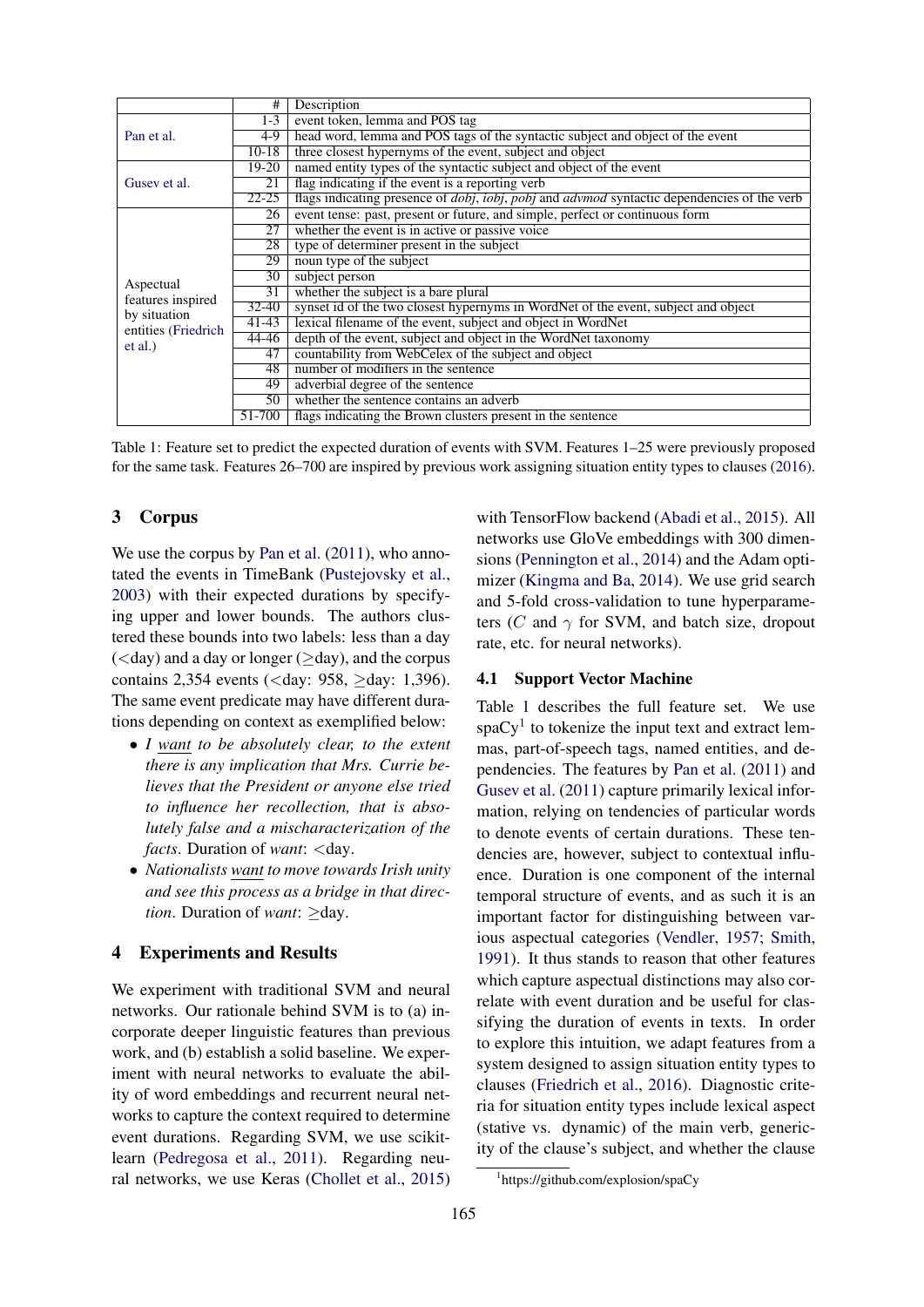

Figure 1: Neural network architecture to predict event durations. The output layer combines (a) the embedding of the verb at hand and (b) the output of three LSTMs: one for the whole sentence (bottom), one for the tokens before the event (top left), and one for the tokens after the event (top right).

is episodic, habitual, or static. It is primarily these criteria which features 26-50 aim to capture. For example, bare plural subjects with a simple present tense verb (e.g., *Bats eat mosquitos*) are a hallmark of GENERIC clauses. Although situation entity types do not directly map onto the duration labels ( $\langle$ day or  $\geq$ day), the criteria which contribute to determining them clearly influence aspectual interpretation, thus influencing understanding of the duration of events. Regarding Brown clusters, we use freely available clusters trained on news data by Turian et al. (2010) using the implementation by Liang (2005). We include one feature per cluster and set it to true if any word in the sentence belongs to the cluster.

### 4.2 Feed-Forward Neural Network

The first neural network we experiment with is a one-hidden-layer feed-forward neural network that takes as input the event embedding. The tuning process revealed that the size of the hidden layer is not important, thus we report results using a hidden layer with 5 neurons. Intuitively, this vanilla network evaluates whether pretrained word embeddings can predict the duration of events.

#### 4.3 LSTM Ensemble

The LSTM ensemble is an improvement of the vanilla feed-forward neural network. It combines the event embedding with three LSTMs (Hochreiter and Schmidhuber, 1997) capturing different context around the event (Figure 1). The first LSTM (200 units, bottom in Figure 1) take as inputs the full sentence, and each token is represented by two embeddings: the word embedding (blue in Figure 1) and an additional embedding indicating whether the token is the event of interest or not (light and dark grey). The other two LSTMs (200 units each, top in Figure 1) take as input the sequence of tokens before and after the event at

|                           |            | P   | R   | F1    |
|---------------------------|------------|-----|-----|-------|
|                           | $<$ day    | .76 | .57 | .65   |
| Pan et al.                | $\geq$ day | .70 | .85 | .77   |
|                           | Avg.       | .73 | .72 | .71   |
| Pan et al. $+$            | $<$ day    | .73 | .52 | .61   |
| Gusev et al.              | $\geq$ day | .68 | .84 | .75   |
|                           | Avg.       | .70 | .69 | .68   |
| Pan et al. $+$            | $<$ day    | .82 | .63 | .71   |
| Gusev et al. +            | $\geq$ day | .74 | .89 | .81   |
| <b>Situation Entities</b> | Avg.       | .78 | .77 | $*76$ |
| Feed-forward              | $<$ day    | .87 | .63 | .73   |
| neural network            | $\geq$ day | .77 | .93 | .84   |
|                           | Avg.       | .81 | .80 | $*80$ |
|                           | $<$ day    | .97 | .62 | .76   |
| LSTM ensemble             | $\geq$ day | .78 | .99 | .87   |
|                           | Avg.       | .86 | .83 | $*82$ |

Table 2: Results obtained using SVM and several feature combinations (top), and neural networks (bottom). We indicate statistical significance with respect to Pan et al. (2011) with \*. Avg. stands for weighted average.

hand, respectively, and each token is represented by the corresponding word embedding. Word embeddings remain fixed, but the additional embeddings are initialized randomly and tuned during training along with all other network parameters.

#### 4.4 Results

Table 2 presents results obtained with the test set (WSJ data with 156 event instances). We used the same train and test splits as Pan et al. (2011) and Gusev et al. (2011), but reimplemented their systems and obtained better results than those reported by the authors. We believe this is due to the fact that spaCy (and the state-of-the-art in general) is more robust than older tools. Regarding SVM, the feature sets previously proposed obtain moderate results (F1: 0.71 and 0.68). These previous features clearly benefit from the new aspectual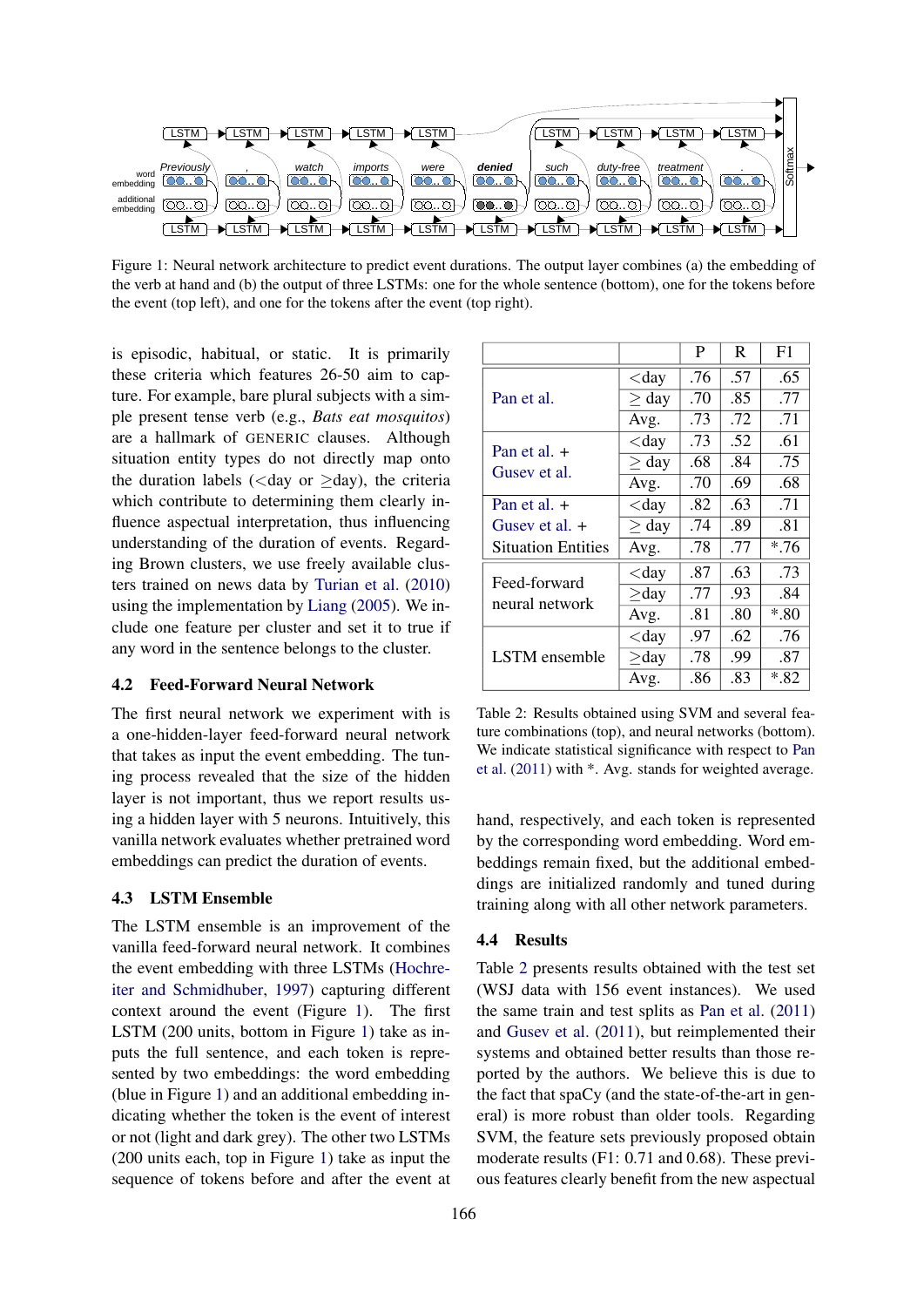features (F1: 0.76), showing that the latter features capture contextual information useful to determine event durations. The feed-forward neural network outperforms the SVM (F1: 0.80) although it doesn't have access to the context surrounding the event at hand. This shows that embeddings alone are effective at predicting event durations. Finally, despite the relatively small dataset, the LSTM ensemble complements the pretrained verb embedding with distributional representations of the context around it (the full sentence, and the words before and after the event), yielding an 0.82 F1.

# 5 Error Analysis

In this section, we provide insights into why the additional aspectual features and neural networks are useful to predict event durations.

Aspectual features yield 7% improvement in overall F1 (0.71 vs. 0.76). Here are some examples that benefit from these features:

- *The company said 80% of its auction business is usually conducted in the second and fourth quarters*. The *adverbial degree* feature (feature 49) characterizes that *conducted* is a habitual event and made the SVM correctly classify this event into  $\geq$ day.
- *Nationalists want to move towards Irish unity and see this process as a bridge in that direction*. The subject of *want* is the bare plural *Nationalists* (feature 31), which in turn indicates that the event duration is ≥day.
- *Sotheby's Holdings Inc., the parent of the auction house Sotheby's, said its net loss for the seasonally slow third quarter narrowed from a year earlier on a leap in operating revenue*. The event *narrowed* belongs to the WordNet lexical filename *verb.change* and its object (*loss*) belongs to *noun.possession*. These semantic classes (features 41–43) made the classifier correctly predict ≥day. Another important lexical filename is *verb.possession*, all events belonging to this filename are annotated ≥day.

Neural Networks outperform any feature combination despite not having explicit access to any information beyond the sentence to which the event belongs and pretrained word embeddings. Word embeddings alone are surprisingly effective for this task (feed-forward neural network F1: 0.80), and benefit especially when the event at hand has not been seen in training. Similar to the WordNet lexical filenames, embeddings cluster together events with similar durations. The benefit of embeddings is, however, that they are pretrained on massive amounts of data and virtually account for any event (all the events annotated in the corpus we work with have a GloVe embedding). Here is an example of an unseen event in training that the embeddings predict correctly:

• *Revenue totaled* \$*1.01 billion, a 43% increase from* \$*704.4 million, reflecting the company's acquisition of Emery earlier this year.* The feed-forward neural network and embeddings learnt that mathematical expressions last less than a day  $(*day*).$ 

Although the difference in F1 is small (0.82 vs. 0.80), the LSTM ensemble successfully captures context required to predict event durations. Here are two examples that benefit:

- *The Portland, Ore., thrift said the restructuring should help it meet new capital standards from the Financial Institution Reform, Recovery and Enforcement Act.* The fact that *restructuring* appears nearby and has duration ≥day helps the LSTM ensemble predict that *meet* also has duration ≥day in this context, despite most meetings lasting less than a day. Also, the LSTM ensemble has access only to the nearby events but not to their duration.
- *In over-the-counter trading yesterday, Benjamin Franklin rose 25 cents to* \$*4.25* (duration: <day). The LSTM ensemble is very successful when temporal cues surrounding the event at hand are present (e.g., *yesterday*).

## 6 Conclusions

In this paper, we classify events into those whose duration is shorter than a day  $(<$ day) or a day or longer ( $>$ day). We have presented aspectual features that account for deeper linguistic information than previous work, and showed that they complement basic features used previously. We have also experimented with neural networks, and showed that (a) pretrained word embeddings successfully solve this task, and (b) an LSTM ensemble captures relevant context around the event despite that the corpus we work with is relatively small. We believe that determining the duration of events has the potential to help temporal reasoning in general. For example, somebody can participate in two events taking place at different locations only if they do not overlap temporally.